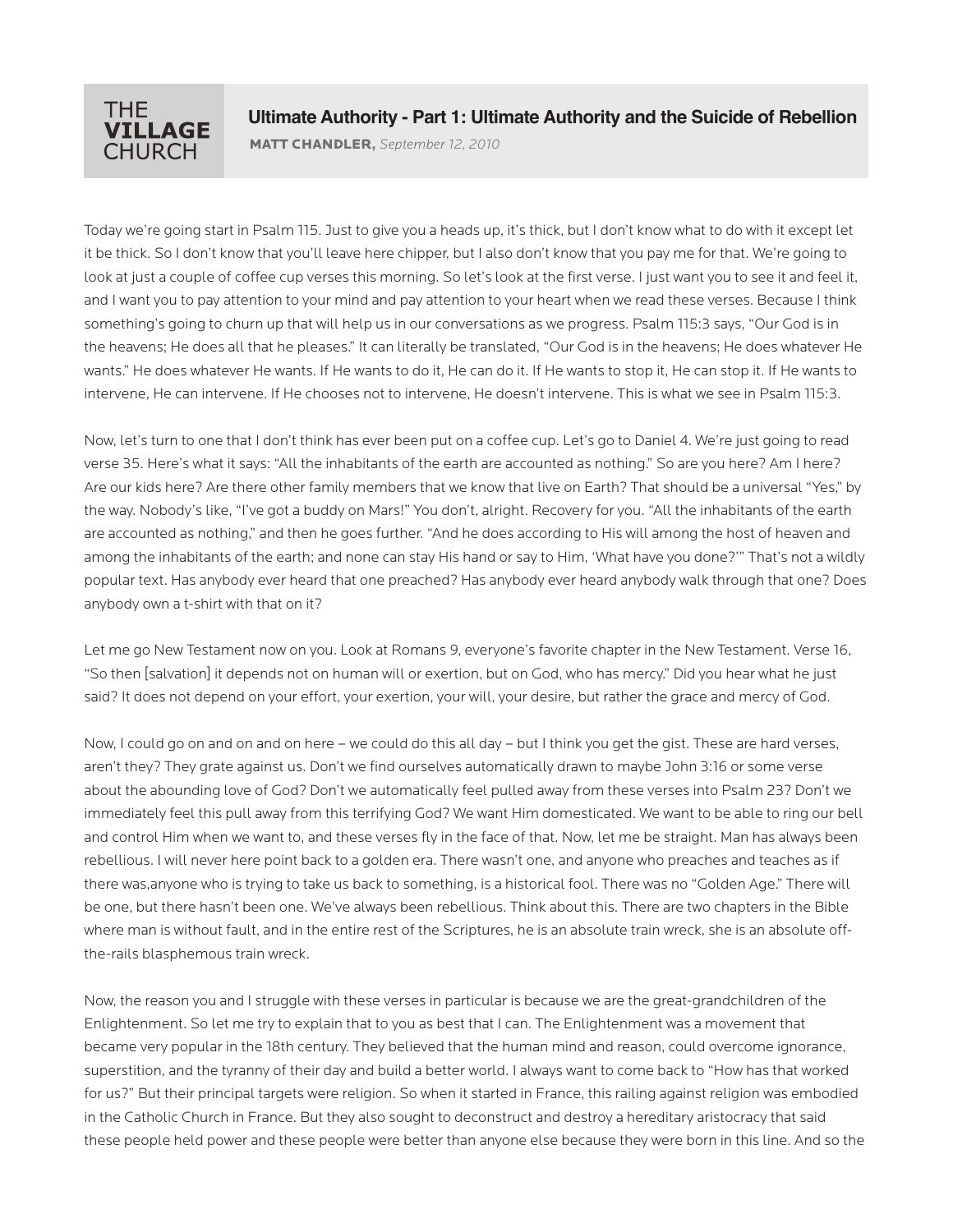Enlightenment sought to use reason to overcome and to destroy those two things: the power and authority of the church and the authority of the hereditary aristocracy.

Let me give you some names that were real strong proponents. One of them is Voltaire. I'm sure you read Voltaire often. Voltaire was the voice in France. Let me give you two more names that you will know. Benjamin Franklin and Thomas Jefferson were very much students of the Enlightenment and spent a lot of time in France. France was a great ally as the colonies were becoming the United States. Why? Because France and England had been at war since they were there. And for the record, I just don't know that France ever won any of those. I love the French, but they've lost wars to themselves. I mean, how do you do that? Anyway, the Enlightenment brings into the forefront of society for the first time in human history the idea of natural law of inherent freedom and of self-determination. Now, if you think about America's roots, tell me that we are not steeped in these ideas and these ideas are not deeply ingrained into our ethos, into our culture, into our ideas. So Enlightenment thinking, for the first time in human history, you have a steep rise in three things: the idea of self, the idea of individualism and the idea of freedom for that self and for that individual.

Now, these are not inherently bad. In fact, the Bible would speak greatly to all three of those things in regards to selfevidence of their truth and how they should even be worked out in society in regards to justice, mercy and peace. So although the Enlightenment does bring us some really good things, it creates a massive, massive problem that is now the air that you and I breathe that creates in us anxiety and anger about texts like this that say God does whatever He wants. Because when we hear that, we go, "Oh no, I've got rights! I've got rights. He can't do anything He wants! He can't do whatever He pleases! No, that's not fair. That's not just, that's not right!" All of that is rooted in Enlightenment thinking that is deeply ingrained in the American ethos.

Now, the problem of the Enlightenment is for the first time in history on a massive scale, man's eyes turned away from the divine and onto himself, and he was not created or built to live like that. When self rules, there will be no such thing as authority and all that will be left is to rebel against any and all authority.

Mankind has been governed for thousands of years by authority and tradition, and the Enlightenment exalts the self beyond that. So all we've seen since then is an outright rebellion against any authoritative system built. There is a time to rebel against authority and we're going to talk about that in this series, but let me just show you how it's the air we breathe. Let's talk music. You have the Beatles' song Revolution. I'm trying to use songs that I think most of us will know regardless of background or culture. There's John Lennon's Imagine. It's a very pretty song, but the whole song's about what if there's no religion, what if there's no government, what if there's no hell, what if there's no heaven, what if there's nothing but peace. That's very 60's and 70's. For some of you who are a little bit older, maybe in your 30's, think about John Mellencamp's Authority Song. "I fight authority and authority always wins." And then he goes on to say, "Well I've been doing it since I was a young kid, I always come out grinning. But I fight authority, and authority always wins."

Now I could go on and on here, we could do Kiss, we could do Green Day, there are several hip-hop songs I found, but most of them had the F-word in the title and so I just let that one alone. To be honest with you, I don't listen to country enough to know it's there. The air we breathe is, "No one tells me what to do. I do what I want to do. No one is the boss of me." Where I grew up it came out like this, "You're not my daddy. You're not my daddy." That was said to teachers, principals and coaches. "You're not my daddy." I had great coaches who would tend to go, "You're right, I'm not, but you can get off the field, you can turn in your pads and take your butt home." So that's music.

Now let's go movies. Cool Hand Luke or Fight Club. I mean, that whole story is about rebellion against any and all authority, that by submitting to authority, by listening to our company's laws, by living life by cultural norms you're somehow mundane and a sellout and so what you have to do is you have to rebel against those things. What about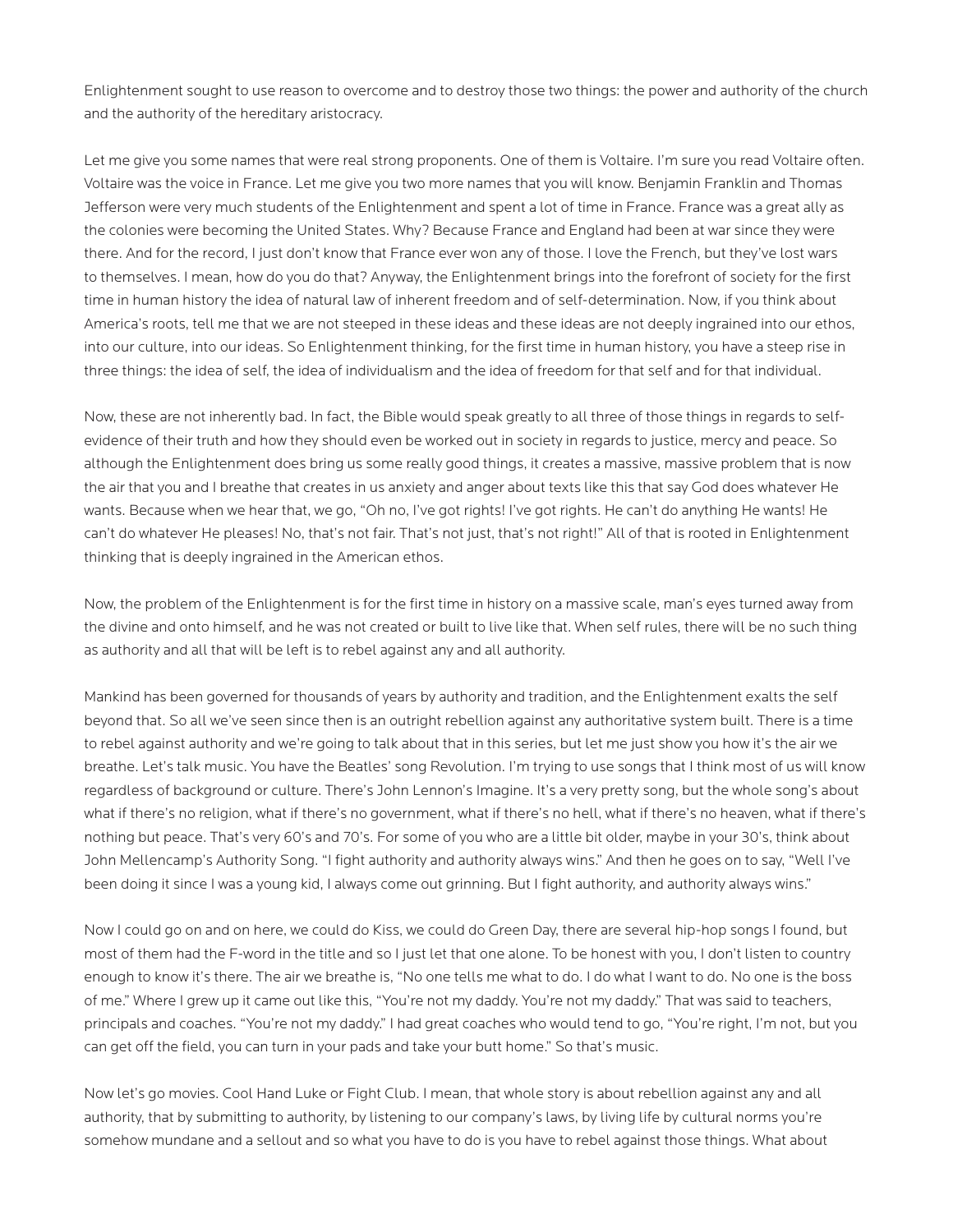Chocolat? In this movie, Johnny Depp plays some sort of pirate gypsy. I know, it's crazy, it's so out of character for him, but listen to the movie if you haven't seen it. The story is set in 1959, and this woman named Vianne moves into this small French village and she opens up a confectionery shop right across the street from the church. The church was the center of the town at that time, which means, in regards to how the town socialized, it was built around the church. And really, during Christendom or the last thousand years until recently, this is how society worked in the West. The church was the hub of culture and society. And there's all sorts of reason that's unraveled, some of them very good reasons but I don't have time for that. So in this movie, Lent begins and she begins to use her chocolates to try to seduce the men and women of the town individually out of their commitment to God and the church and Lent. She begins to go, "Oh, this guy likes dark chocolate. He comes by at this time. Let me make this so he smells it so he'll come in and he'll forsake Lent." And she does this over and over again and begins to woo with her overt sensuality and her chocolates, hence the name of the movie. She begins to pull people out of their commitments to community, pull people out of their commitments to the church in that community. And then when the mayor confronts her over, "Why do you feel the need to destroy what is established and has brought joy into the lives of people for centuries?" She just hooks up with Johnny Depp and decides to throw a chocolate party on Easter Sunday. I mean, isn't that just outright rebellion? So this is how we see it in movies. Again, I could go on and on and on.

 Let's move to business. Enron, anyone? They hid billions of dollars in debt. I don't know how you do it. My wife sees if I spend twenty bucks at Target. I don't know how you hide billions of dollars from your board of directors and then pressure Andersen to pretend it's not happening. It's baffling. I could do savings and loan debacles. In 2002, telecommunications giant WorldCom committed the largest accounting fraud in US history with an \$11 billion scheme. I could do HealthSouth Corp, but I won't. I'll do this one just to get the ladies involved though. What about Martha Stewart? Now some of you are like, "Don't you dare." Listen, if I'll bag on Oprah, I'm not afraid of Martha either. Both of them could probably have me killed and then have the investigation erased, but I'm just giving facts that you can look up online. ImClone Systems founder Sam Waksal calls and tips Martha Stewart off that their drug that's supposed to fight cancer is not going to be cleared by the FDA. So upon receiving that call, she sells about a quarter of a million dollars worth of shares. The next day, the stock plummets 18% and she gets out clean. She to this day says she's innocent, but took a plea bargain and spent a couple months making crafts in jail.

Now, let me move to politics. I just want to show you how pervasive this is the air we breathe. Democrat Rod Blagojevich, is the former governor of Illinois. Now, I would comment about his hair right now except mine's growing in funny, so I'm just going to leave that one alone. He was the governor of Illinois from 2003 until January of 2009 when he was impeached for selling Barack Obama's open Senate seat. He was literally taking bids on a Senate seat and so he gets busted. Good news is he wrote a book and it looks like there will be a reality show about him, so you've got that to waste your life with. Mark Sanford, the governor of South Carolina, used taxpayer money to fly to South America to be with his mistress. So he's taking money from the state to fly firstclass, to setup hotel rooms, to rent houses in Argentina so he can sleep with a woman who's not his wife. And listen, on this list I could go on and on. One of my favorites just recently was William Jefferson who's a Congressman in Louisiana. They found ninety G's in his freezer. I don't know what ninety grand looks like but I'm guessing that's a big freezer. We do a cash system so I know what we pull out every month and I know it looks like we're a lot wealthier than we are (of course those are all fives and tens). But in the end, ninety grand in the freezer is crazy.

How does all this happen? Well, I'll tell you how it happens. There is no such thing as authority. Individual self rules. "What I want" rules. "What I think" is fair is right. There is this deep sense of entitlement that says, "I don't have to obey the rules! Does Illinois know how much I've served them? How much I've given up for them? What I've done to serve this great nation, to serve this great nation over the years? I deserve this. I have a right to this!" This all has its roots in the Enlightenment combined with the wickedness and sinfulness of the human heart.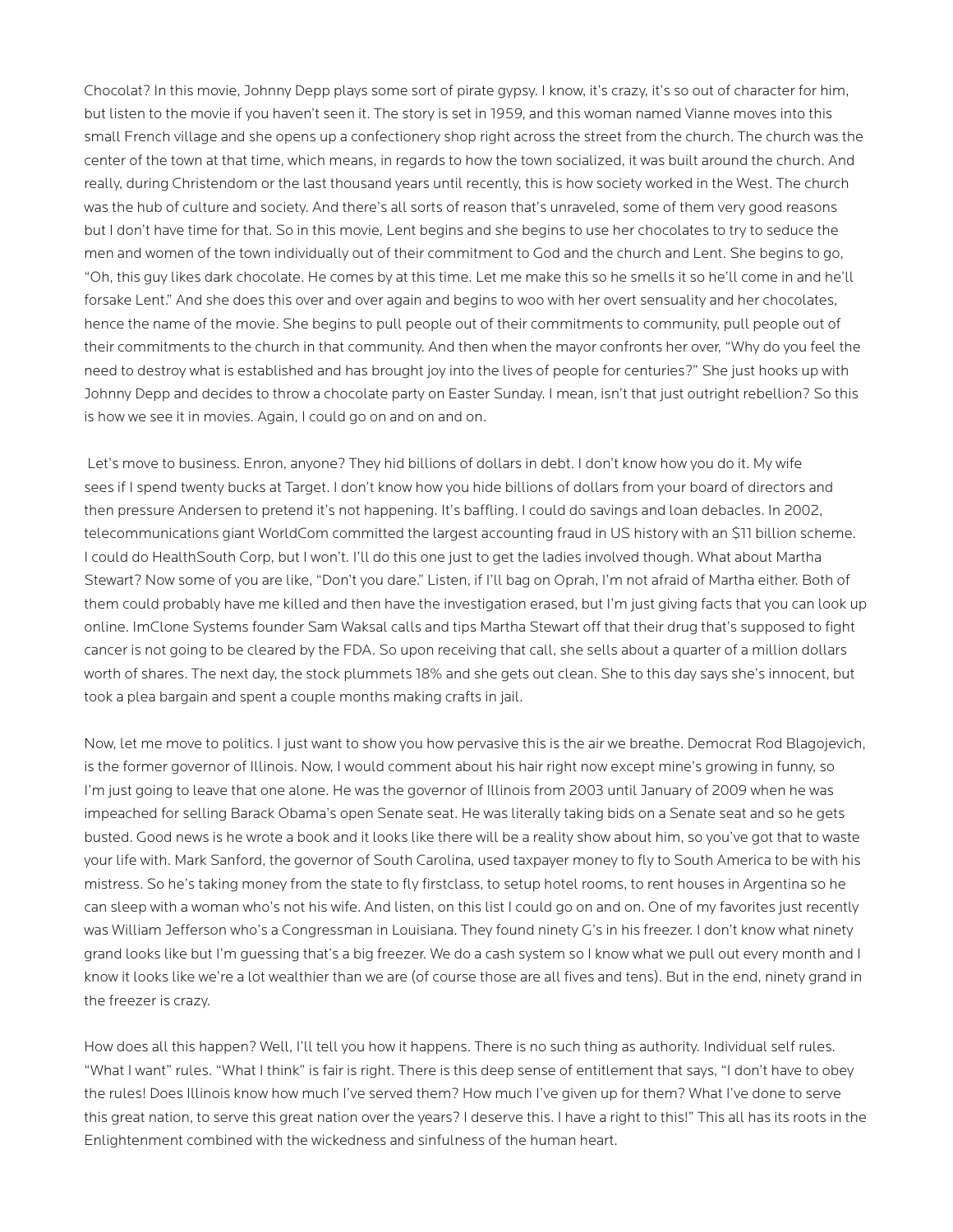And the church has not gotten out of this unscathed. I could go on and on and on about the failures of the church. They are just as abundant as they are in politics, as they are in business, as they are in movies and as they are in music. In the same way that I literally could have listed forty or fifty songs, forty or fifty movies, forty or fifty business dealings, forty or fifty politicians, I could list forty or fifty men of God, women of God who have abused their position for financial gain, for sexual gain, for a whole slew of other things and who have, because of their Enlightenment thinking, sold out the gospel of Jesus Christ and have sold out the nature and character of God as we see it in the Scriptures because it's not popular and it's scary and it goes against the air we breathe. And so from priests abusing kids to megachurch pastors doing meth and having homosexual sex with a masseuse, the church has not escaped this. What I'm trying to show you is this thinking and this idea are pandemic in the Western world.

So now I just want to show you who the God of the Bible is, and then I want to show you something crazy about our response to that God. And then I want to give you just a smidgeon of good news at the end. We're going to be doing this for nine weeks in different nuances of this idea of what is authority and what is not authority, how you walk under it, how you walk in it, when you confront it and when you do not. So with man's eyes glues to himself, he is without anchor, he is without ballast. He cannot live and walk as he was created to live and walk. He is a lost soul, uppermost in his own affection, which has only led him to frustration and anger.

So let's talk God now. The Bible tells us in Genesis 1 and 2 that in the beginning was God. So hear me. There's just God. That's it. He's always been. No one gives birth to Him. No one creates Him. He is no one's idea. In the beginning is God. Before there is anything, there is God. He is triune in nature: God the Father, God the Son and God the Holy Spirit. And this triune God, this three-in-one, is absolutely content, absolutely happy in Himself. Creation was not about God needing to, in some weird way, be completed. It is not about God going, "You know what? With just Me in my threefold state, I've just kind of been bored. I mean, I've been here trillions and billions and gazillions of years, and it's just been Me. So you know what? Let's create a rebellion against Us that we'll eventually have to destroy." So there's nothing but God.

And then out of that silence, God speaks. He just speaks. We find out later that He speaks through His Son, God the Son. And at His speaking, everything explodes and to this day is continuing to head out in every direction. So there is no such thing as the expanse of the universe. God says, "Let there be," and now there is. There is no such thing as oxygen, and now there is. There is no such thing as nitrogen, and now there is. There is no such as planets and stars, and now there is. There is no such thing as mountains on those planets, and now there is. There is no such thing as water, and now there is. There is no such thing as cells, and now there is. There is no such things as molecules, and now there is. I could go on and on here. He simply spoke it, and it happened. Like you and I are here now because He spoke it into being. Now think about that power.

So He's not going, "It's day six! I've got to get these mountains done!" That's not how He works. He's not short of resources. He doesn't have to gather resources. He doesn't have to go, "You know, I'd really like to put some water here but in the end I'm a little bit out of the hydrogen needed to combine with the oxygen to get Us water." Did I do that right, science people? H2O? I believe so. And so in the end, that's not how God works. God doesn't go, "Ah, you know, We're going to have to rebuild Our. . .Gabriel, get on the hydrogen. Crank that stuff out. Spirit, what are you doing? You just watching? Help Gabriel out." It's not what's happening. He just says it, "Let there be," and there is. This is the God of the Bible. This is the God.

It's why, as we walk through the Old Testament, He constantly wants to point back to the fact that other nations that worship other gods and that they tend to carve those gods out of something. So God's defense for Himself often in the Old Testament is, "Isn't that made of wood? Didn't I make wood? Isn't that made of gold? Didn't I make gold?" In fact,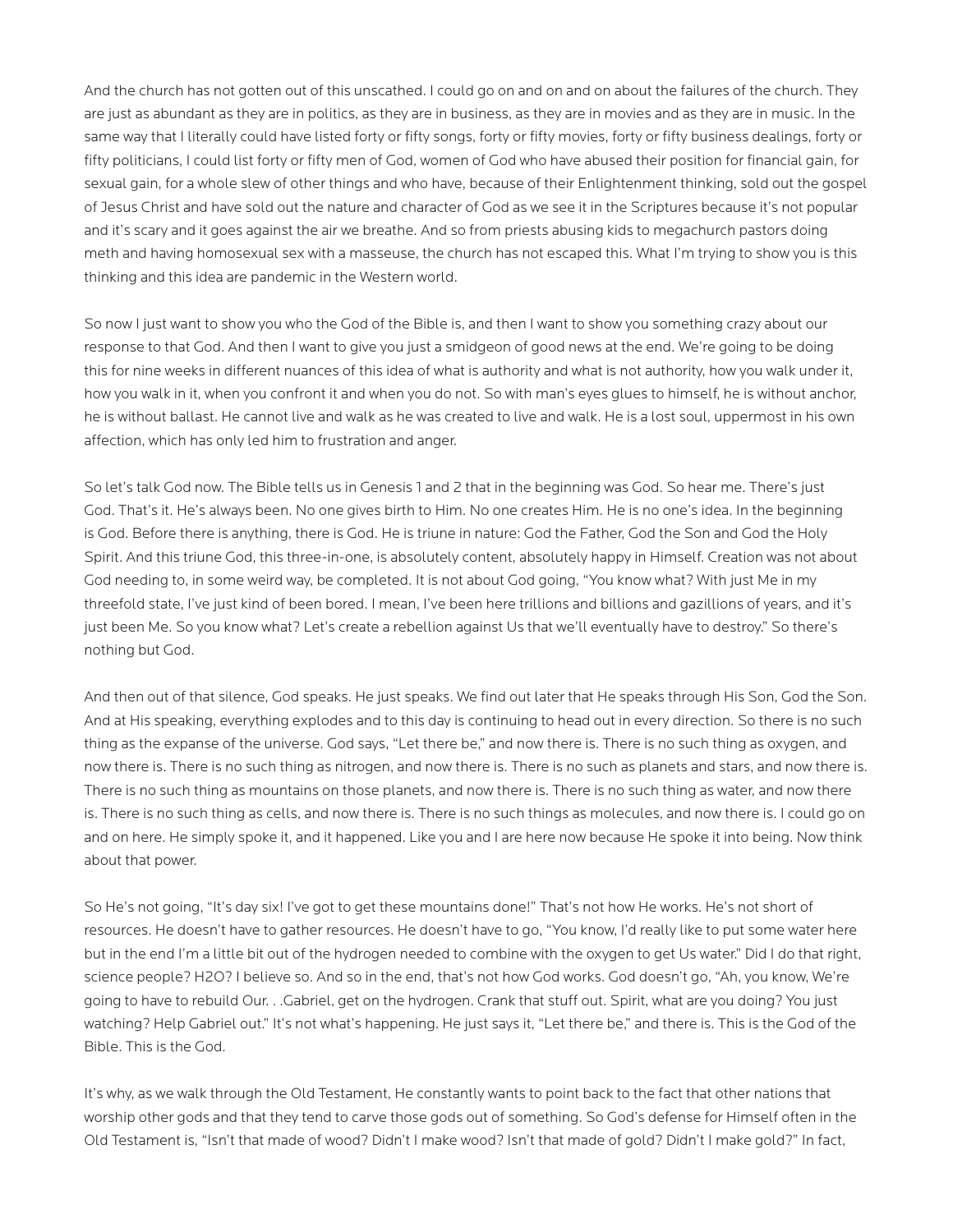Paul's big argument against all the temples in Athens was this, "Our God is not served by human hands, as though He needed anything." God doesn't need our help. He is not lacking. He speaks and it is, and He can make more of whatever He wants anytime that He wants. He is outside of time, beyond our comprehension, and what we know is that He spoke and all that we know is.

Job 26 says, "All that is are but the fringes of His power." So let that one sink in. So all that we know of the universe, as expansive as it is and as wide as it is it had guys like Einstein and guys like Hawking even to this day baffled at its immensity, and Job goes, "Fringes. That was pinky." You still have no clue of His immense size because even creation is but the fringes of His power. And so this is the God of the Bible.

Now, I want to keep rolling forward. So because God is the Creator of all things, God is terrifyingly sovereign. He's sovereign over all. Why? Because He created all! It's His. So Kierkegaard said there's nothing in creation that God does not rightly stand over and claim, "Mine! It's mine." So in our Scriptures, everything obeys Him. The stars obey Him. The wind obeys Him. Everything does what He tells it to do. There is not a particle of dust that does not have to obey Him. He is terrifyingly sovereign because He is the Creator.

So let's walk through some of the implications of this. You were born when you were born, where you were born, how you were born because God said so. This is made clear over and over and over again in Scriptures. So there are no surprises to God. There are no accidents when it comes to our kids. So God has never looked down and was like, "What in the world is Chandler doing down there? Who did that? I said he wasn't due… He was going to be an 80's kid. I didn't want him down there in the early 70's. Let's get him back up here and start over." That's not how God operates. He is sovereign over all. Acts 17 and Psalm 139 tells us that you were born on the day and at the hour that He determined, and you were uniquely wired, uniquely gifted and uniquely placed by the God of the universe. He has been intimately involved with you. I'll say this as just another step forward. You are here today in this room, in the room in Dallas, in the room in Denton, listening to this on podcast, you are hearing this today because God in His divine decree has willed you into this place. And I'm not a Determinalist. He has wooed you and willed you into this place so that you would be drawn to Him or hardened towards Him, but you would be without excuse when you stand before Him.

There are a couple more things I want to point out as that one is not very popular. He sees everything, knows everything and is everywhere. There is nothing that goes on that He is not aware of. So knowing that, we go, "Well, wait a minute. There are bad things that go on! There are bad things that happen!" So I want to keep pushing you back to your Bible. Go read what happens, particularly in the Old and New Testament when there are dark things that occur. You'll see it a lot more often in the Old Testament, but it's definitely fleshed out in the New Testament. Go read Genesis 15. Go read some of those texts where God will use another nation to punish and discipline Israel or use Israel to destroy another nation, not because Israel was righteous but because that nation was wicked.

He governs. He rules. He works. We see this playing out. Think through the Old Testament with me now. We see God take Abram and make a great line of people with him. We see God sustain Joseph. We see God call to Moses. We see Him part the Red Sea. The sea obeys Him. We see plagues sent down on Egypt; which means the locusts obey Him. The sun obeys Him. The cattle die when He tells him to die. The water turns to blood when He tells it to turn to blood. I mean, think about the implications. Joshua, in routing nations out of the Promised Land, puts an army to flight and the sun's about to go down. He goes, "Man, if the sun goes down we're going to have to hunt them down individually." He asks God to keep it light and God stops the rotation of the Earth or makes, as Joshua says, the sun stand still until they're done killing the enemies of God. That is creation obeying God.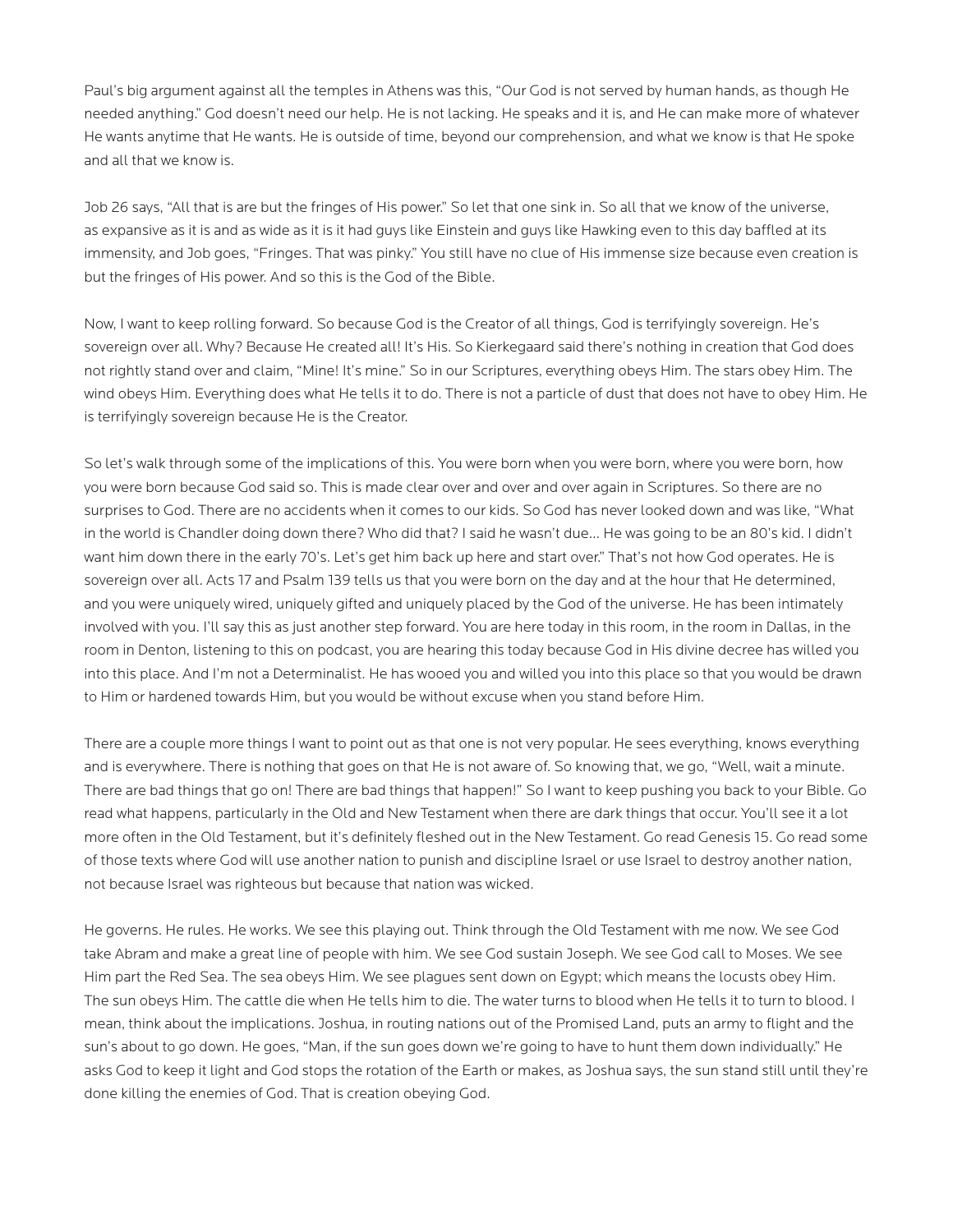It's not just in the Old Testament that we see this happening. You fast forward to Jesus' ministry and watch Him work. Do diseases obey Him? Yeah. Does death obey Him? Yeah. Do the demons obey Him? Yes. Do they argue with Him? Never. That never occurs. Read your New Testament. There's never a "come out from him," and a demon goes, "Not today. Not right now." If anything they're like, "Okay, have You come to kill us? I mean, is this over already? I thought we have a couple more millennia here. Are we done? Is now the time? Please don't! Just send us into the pigs." "Okay, go into the pigs, but it's coming. You know it's coming." So the demons obey Him. He stands up and rebukes a storm. Who does that?! He stands up and He rebukes a storm and immediately it stops. He tells a little dead girl to get up and she does. He tells a man that's been dead for a couple days in the tomb to come out and he hops out. He dies Himself and is resurrected. Everything obeys Him. This is the God of the Bible. We can see Him curse a tree and it shrivels up. We can watch Him multiply food. He took that little kid's lunch and just blew it up.

Now, let's walk through it. God is the Creator. Since He is the Creator, He is infinitely sovereign over His creation, and that is terrifying to an enlightened mind that would say, "I have rights and I have rules, and you cannot do anything that infringes upon my inherent self-value."

And then, because God is sovereign over all, that leads me into why He created things. He created everything that is for His glory. The purpose behind all of this creating and governing and leading is that God might display His infinite perfections to creation and that He might be obeyed, enjoyed, and worshiped. And just so you can comprehend worship, worship is not just singing, although you can worship in singing. Worship is just a deep affection that captivates our minds and our hearts.

So we're in kind of the South. I was in North Carolina a couple days this week. That's the South. We're just kind of Texas. So we're in the Southern part of the United States but I don't know that we're a part of the Deep South, hence the reason you can just now start getting sweet tea around here. Now, in all of that, we have the same affection for football that most of the South does. So some of us get nervous the night before the game. "Hey, you're not playing, bro. You need to breathe out." So we get emotionally affected at a loss. The Cowboys will blow it and you'd just be like, "I'm not going to church!" Or the game will be on during church and it's like, "Uh, you know what? I'll just listen to the podcast. I'll get it on tape." First of all, there's no such thing as tape anymore. And second of all, this is you worshiping. You putting that little flag on your car, you putting that little OU/UT/TU/TTU/Gig 'Em on the license plate, that whole deal is you worshiping something. That's dumb. Is it fun to watch? Absolutely. Should you play it if you've got skill? Please do. It shouldn't consume you. It's a game. It's what we do. If you're younger maybe it's video games. You're like, "Oh, Halo 4 is coming out!" Whatever that is that you make much of, that's worship. And so God is the Creator of all things, is terrifyingly sovereign, and has sovereignly governed His own creation so that we might obey Him, enjoy Him, and worship Him.

One of the fundamental areas where you can see the Enlightenment really begin to rob the church of its power, its enjoyment and its worship is simply that the Bible, over the years, has ceased to be a book about God and has become more and more and more a book about us. Why? Because we're grandchildren of the Enlightenment, because it's about me and it's about what I want and I'm the individual. So this ceased to be a book about the nature and character of God, how we find out about the nature and character of God, and has instead become a book about me. "So, how can I become happy? How do I get rid of this or that or this?" We use it as some sort of spiritual and medical encyclopedia. The problem with that is that's not what this is! Now, are there truths in here that can help with all things? Yes, once the gospel has taken root, once you get the story. Without the story, you have no shot.

So let's do some teaching about the Bible. The first seventeen books of the Bible make up the Law and the History of God's chosen people Israel. That is Genesis through Esther. This will help you understand the Old Testament. This is simply the story of God calling a chosen people to Himself. It starts with Abram. He says, "Through your line I'm going to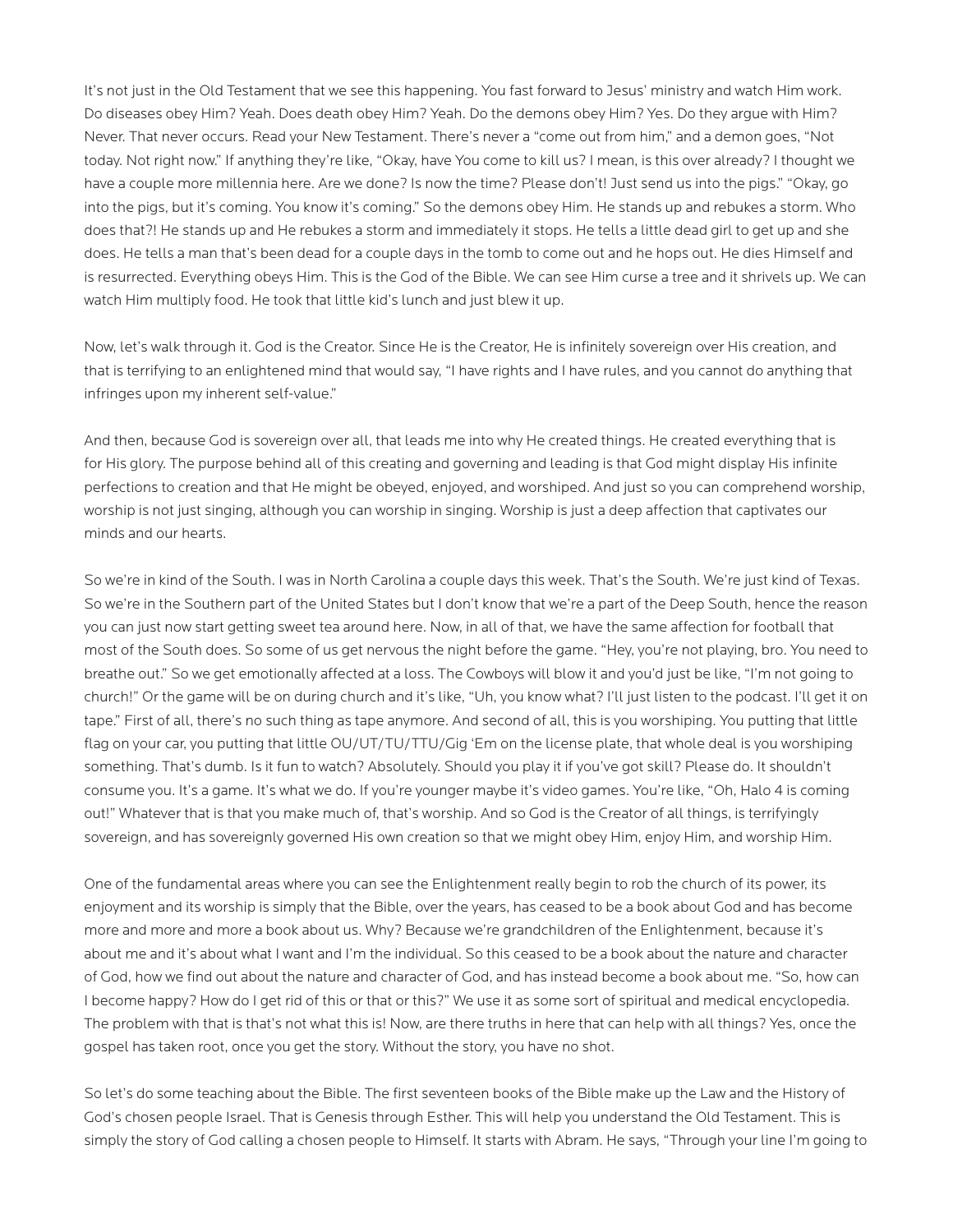bless all the nations on Earth. Let's get started. Have lots of babies. Let's go." And so we see it begin, and you've got the whole history of the nation of Israel wrought with absolute rebellion against this God that says, "I've come so that you might enjoy, that you might have life, that you might worship and that I might use you as an example of grace and mercy and how life should be lived." The middle five books of the Old Testament are the Wisdom literature. That's Job through Song of Solomon. They are no longer histories, narratives and the Law and the Torah, but now it becomes individual experiences in that story. The last seventeen books of the Old Testament, Isaiah through Malachi, are a group of books that you spend most of your time in sans Leviticus. They are God speaking back to and into that nation. Here are the narratives, here is the history, here is the wisdom that was wrought out of that history and here is God speaking into that history, both His approval and His disapproval of how they walk.

And it doesn't stop there. So the Old Testament is about God. We start to see this really unfold as we get into New Testament that is about Jesus. Who is Jesus? Jesus is the greater Adam. Jesus is the greater Moses. Jesus is the greater Abraham. Jesus is the greater David. Jesus is the new Adam purchasing for us in the cross a new beginning. We are a new covenant people brought forth out of the cross by Jesus Christ called the "church." And now the church working alongside the power of the Holy Spirit is redeeming and renewing and is a part of God's elective bride, to push back what's dark in the world until He renews all things at the Second Coming. The Bible is ferociously about God. If there are lessons to learn in the Scriptures, they come by seeing who we are in light of who He is. And anytime you see someone open the Bible and begin to talk about you outside of your relationship with God or the nature and character of God, they are most likely proof-texting and outside of the metanarrative, outside of the story of Scripture, which is a Creator God reconciling all things to Himself in Jesus Christ.

It's also why the Old Testament becomes really beautiful and you get really drawn into it as you begin to understand atonement, as you begin to understand what's being foreshadowed when David kills Goliath. So David killing Goliath isn't about how you can overcome the obstacles in your life. It's a ridiculous rendering of that text. How do we know it's not about that? Because of Jesus, that's how we know. Because Jesus kills the giant, the giant that can't be killed. He kills death once and for all. We know that David and Goliath is about God conquering sin and death in Christ, because Christ came and He conquered sin and death. And the Old Testament is about God's redemption of His people. And yet this is probably one of the biggest signs of Enlightenment thinking in the church.

Ultimate authority is His. So in response to your, "Well, what about my rights?," you don't have any. This is what makes us so often such blasphemers. So some of you have natural talent, natural charisma and you're just naturally gifted at something. You did not rap on the uterus wall and ask for that. Some of you are just brilliant businessmen, brilliant businesswomen. Some of you are just attractive. You didn't do that. That's not yours! That was given to you by God for God. What makes you a blasphemer is, in your Enlightenment thinking, you think it was wrought by you for you. This is what puts you in opposition against God. Now, here's what is crazy. We are in active rebellion against this God. So why is this crazy? In Numbers 15, God has a guy stoned for picking up sticks on the Sabbath. He's picking up sticks, e gets busted and the elders of Israel go to God and say, "What do we do with this guy?" And God says, "Kill him. He knows the Law. He broke the Law. Kill him." "How shall we kill him?" "Stone him to death." Now, don't you feel it in you right now? Don't you feel that well up in you? "That's not fair! That's not right!"

So what's your position to question that of God? What position of authority do you have to question Him? When I was a kid, if I mouthed off to my parents, there was always a little bit they would take and then it would hit that line of, "If you say that again there will be blood." There was this moment of, "Hush. You don't understand." They never said this, but, "You're an ignorant idiot. There's no way that you can comprehend this. Just hush and do what I say." And so over and over again you're going to see these things that make everything in us go, "Arrgh." There's this guy that just tries to stop the ark of the covenant from falling, but God said don't touch the ark. He touches the ark and God kills him. Now, here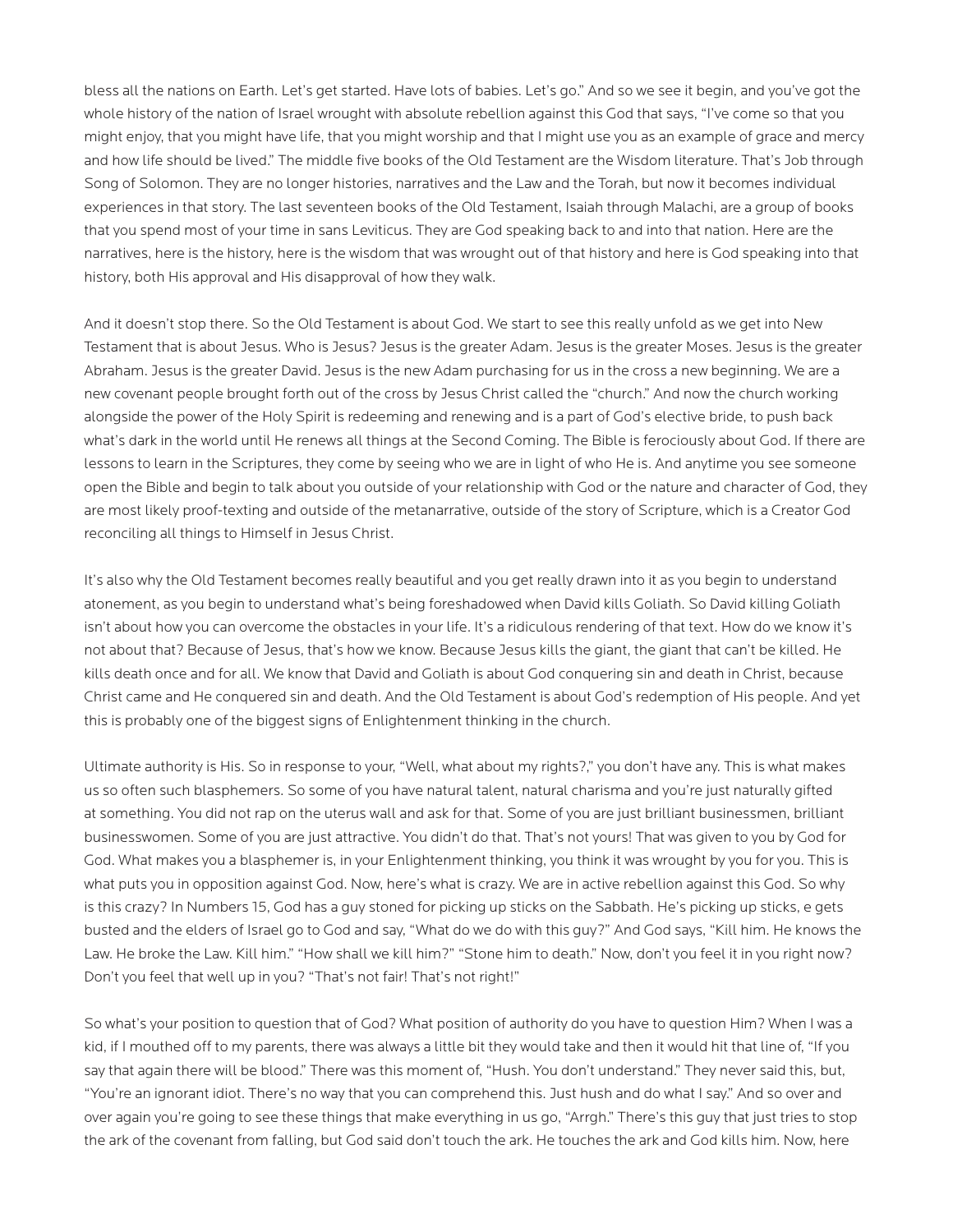is his faulty thinking, "Oh, I don't want it to get in the dirt." Here's the thing. The dirt has never rebelled against God. The man's hand was far more unclean than the dirt was. It's a fundamental misunderstanding. "Oh, I don't want it to get dirty." Your stank, nasty hand is far more dirty than the most bacteria-infested, E. Coli-saturated ground on earth. So once again, you feel it grating against you, don't you? Why? Because you have rights. But you don't. So we are in active rebellion against this God, and it's suicide.

So here are some of the ways that we are in rebellion. For some of you it's just blatant. Some of you are just like, "Man, I don't care. I don't believe there's a God." The Bible speaks over and over again of your terror on the day that you finally stand in front of Him. For some of you, you're just simply going to help God out, like Abraham and Sarah did. You're just like, "No, I hear Him, but here's the thing. I just don't think He understands my situation. So I know that probably worked for them back then, but. . ." God's appeals to mankind, nine times out of ten, are rooted in creation not in culture. So He doesn't say, "As all the culture around you…" No, He's going, "As I designed it to be." So when it comes to sexuality, He does not make cultural arguments. He makes sovereign creation arguments! "I created it this way!" In fact, I can't right now think of an argument that He makes concerning obedience that He doesn't root in His authority in creation. And some of you are just trying to help God out, "You know, I love God, I just think He doesn't quite understand my situation, my circumstance." And some of you walk in rebellion that way.

And some of you are just ignorant. And I don't mean that derogatorily, you're just ignorant. You don't know what it means to obey Him and you don't know what it means to submit to Him, either because you are not a believer or because you are and no one has ever walked with you and encouraged you to walk in holiness, and the Bible is confusing to you and you feel a bit lost in all of it. And some of you just walk in rebellion because you're ignorant. Some of you walk in rebellion because you don't slow down enough to hear the Holy Spirit's prompting in your life. Some of you walk in rebellion because when the Lord says, "Be generous," or in my case when the Lord says, "Shut up," that I don't listen and I'm going to help Him. And so some of you live so quickly and you don't stop and breathe and tap into the indwelling power of the Holy Spirit in you that you're disobedient simply because the Spirit says, "Let's do this," and you refuse.

Now, let me say this just because I caught it in my notes and I want to make sure you grasp this. What about your rights? Sure. My question just for you to ponder this week is, "What about God's rights?" My question for you to try to figure out is what are your rights predicated upon? What are they built on? What is foundational for your right? And then what are God's built on? Because God has, "I made everything, and I made everything for a purpose." And so, you were what? Born? And who did that? "Oh, my mom and dad." But all the physiology that was required for that to take place, all the biomechanical things that need to occur in that moment for that to occur, who did that? Who started that? Whose idea was that? So you don't have any rights.

In fact, the only place in the Scriptures where we have a man who tries to put God in the dock is Job. He says to Job, "Dress for action like a man then." So Job is like, "Why? How? How dare you?" And then God literally goes, "Where were you when I. . .? Where were you when I. . .? Where were you when I. . .?" It's three chapters long of God going, "You know nothing. You are finite and tiny." Listen to how He talks about us over and over again in the Bible, "You are the dew on the grass. You are here in the morning and you are gone and you're gone by the morning." I mean, He's not even like giving you a day. You're there when you get up, and by the time you're done with your coffee, you're gone. Here today, gone. . .today. That's how God is going to talk about man. "You're small. You don't know."

And in Romans 9, Paul lets God answer for God when the question is, "How can God be just if He does this?" He lets God answer. And so if you'll go read all those passages from the Old Testament, those aren't being spoken from prophets; those are being spoken from God Himself. He's saying, "I'll have mercy on whom I have mercy. I'll have grace on whom I have grace. You don't control me and you don't have to understand." So in the same way that my parents will go, "You